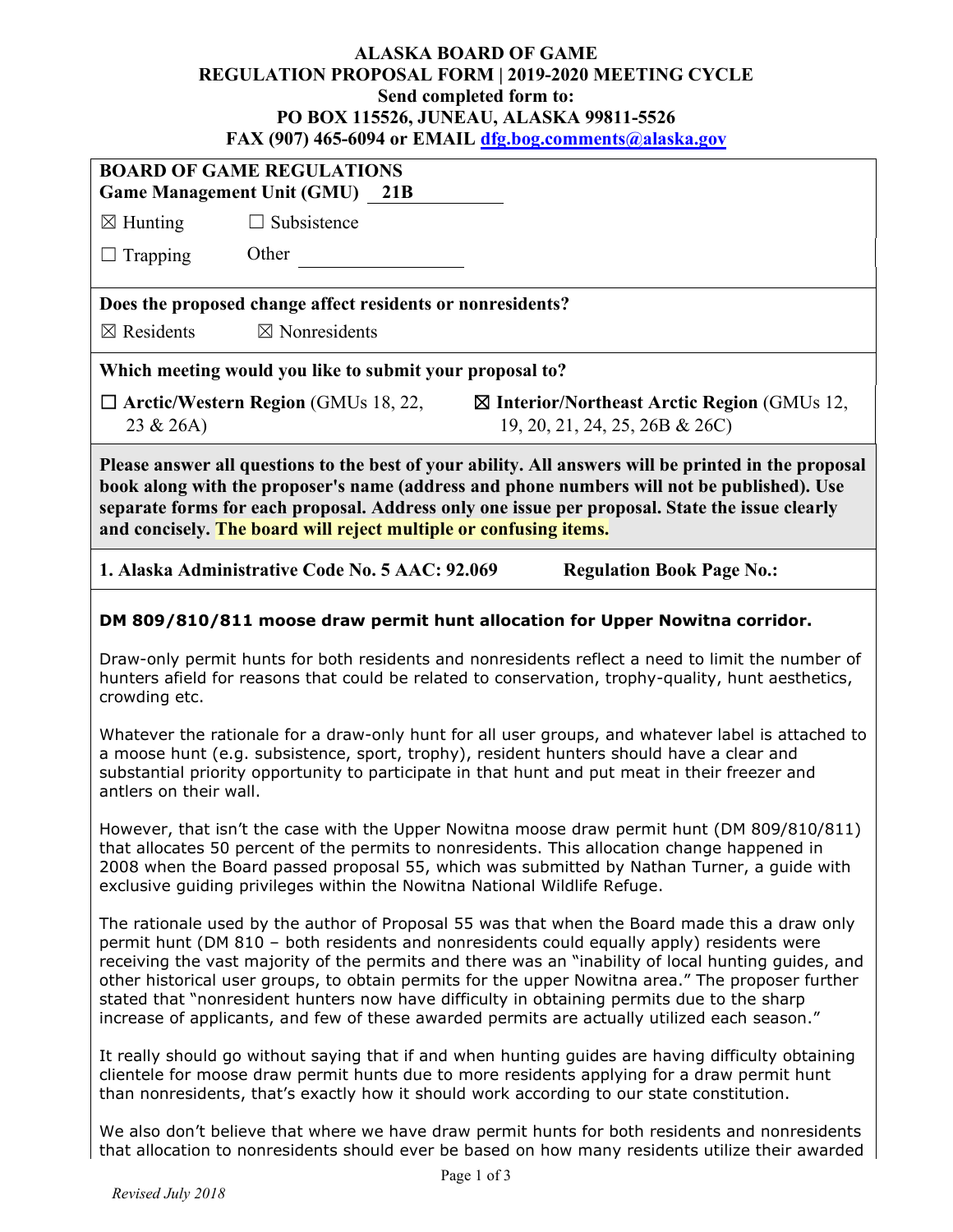draw permits. The Department takes into account that some permits will not be utilized when determining the number of permits to offer.

The author of proposal 55 asked for two things:

- 1. Allocate 50 percent of the twenty DM 810 permits to nonresidents
- 2. Require most nonresidents to hire a guide for that hunt

It wasn't enough to just increase the nonresident allocation because moose are not a must-beguided species under AS 16.05.407. Most nonresidents don't hire a guide to hunt moose. By requiring most nonresidents must hire a guide, and jacking up the nonresident allocation, this guide would ostensibly be assured business every year, to the detriment of resident hunting opportunity.

Unbelievably, the Board of Game passed proposal 55 in 2008. The 20 original permits under DM 810 were split in half, with 10 permits going to residents (DM 810), 7 going to nonresidents who are required to hire a guide (DM 811) and 3 permits going to nonresidents who are not required to be guided (DM809).

This kind of allocation scenario for a coveted moose draw permit hunt is unconscionable. In the years since the passage of proposal 55, resident hunters have seen their odds of drawing a permit tumble to around 15 percent on average. The DM 811 must-be-guided permit is typically 100 percent chance of drawing in the years there are applicants.

**During the 2017 draw permit period there were ZERO applications for the 2008 DM 811 permit**. Meanwhile, 28 nonresidents applied for the 3 DM 809 permits for unguided nonresidents, and 65 Alaskan residents applied for the 10 DM 810 permits offered to residents. According to the regulation 5AAC 92.069(E)(3), "*if the number of nonresidents applying for permits for either nonresident hunt is insufficient to award the required percentage, the department may award the remaining available nonresident drawing permits to the other nonresident hunt*"

This implies that the 7 DM 811 permits not applied for during the permit process were reallocated to the DM 809 pool. However, in talking with Department staff, somehow similar to Kodiak Island where guides have exclusive guiding privileges, because the regulation in  $92.069(E)(3)$  says "may" instead of "shall," the Department is using other criteria determining that there is no need to actually apply for the DM 811 Permit during the application period; permits are being given out to guided nonresident hunters who didn't apply during the permit application period.

We cannot allow nonresidents in any shape or form to have special rights when it comes to draw permits. Alaskans don't get a do-over if we don't apply on time. If there are no applications during the draw permit application period, then that hunt (DM 811) should be allocated to the resident pool of tags. Everyone should have to apply equally during the draw permit application period.